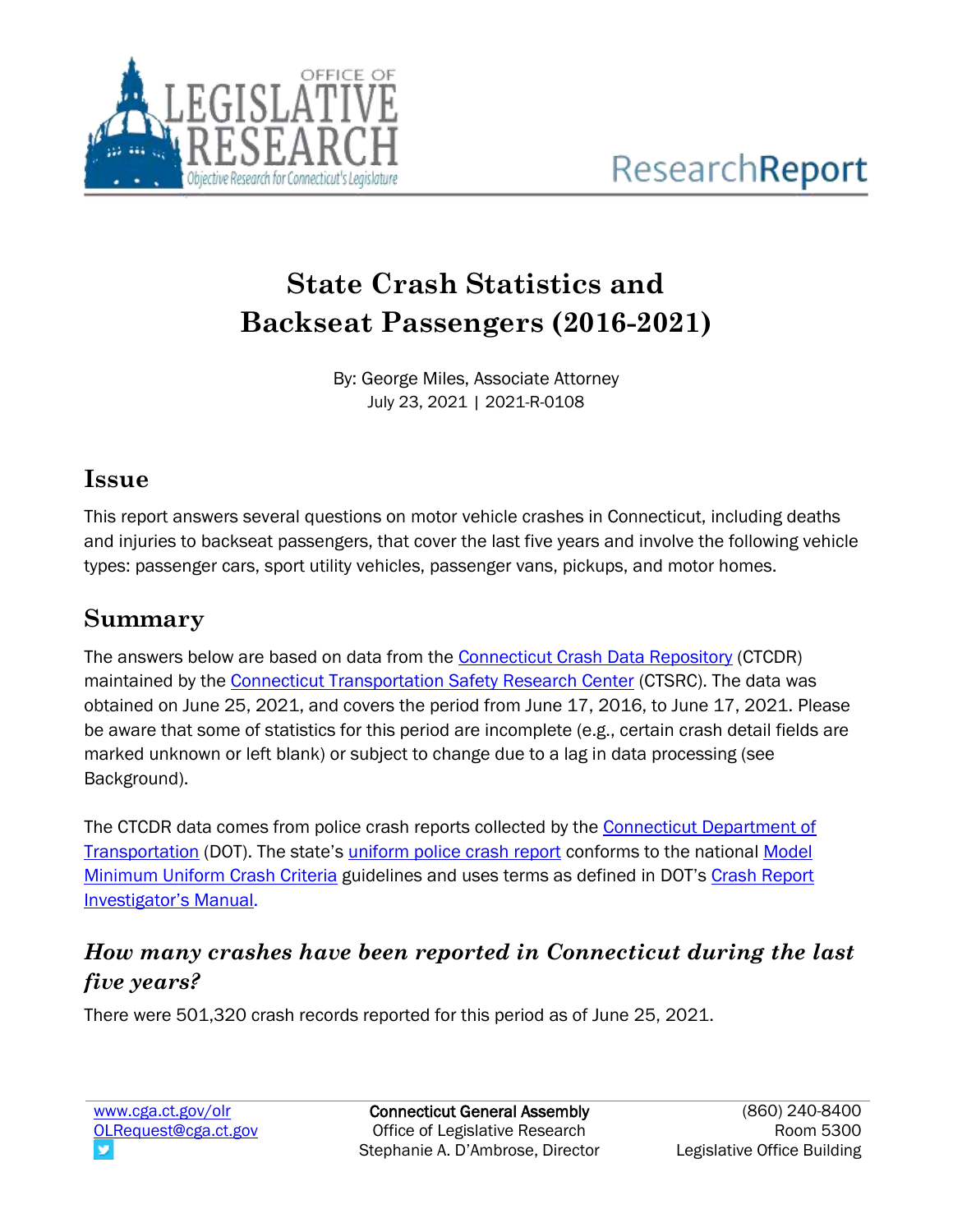#### *How many of those crashes resulted in death or other injuries?*

Out of the 501,320 total crashes for this period, 121,708 resulted in at least one possible, suspected minor, suspected serious, or fatal injury. Table 1 shows the most severe injury that resulted from each crash.

| <b>Possible</b><br><b>Injury</b> | <b>Suspected Minor</b><br>Injury | <b>Suspected Serious</b><br>Injury | Fatal<br>Injury | Unknown* | <b>TOTAL</b> |
|----------------------------------|----------------------------------|------------------------------------|-----------------|----------|--------------|
| 67,739                           | 47,597                           | 5.141                              | 1,120           | 111      | 121,708      |

#### Table 1: Most Severe Injury Resulting From Each Crash

Source: OLR analysis of CTCDR data

DOT's investigator's manual classifies a "possible injury" as any injury reported or claimed that is not fatal, serious, or minor. A "suspected minor injury," is any injury evident at the crash scene other than a fatal or serious injury (e.g., abrasions, bruises, or minor lacerations). A "suspected serious injury," is one or more of the following non-fatal injuries: severe laceration, broken or distorted limb, crush injury, skull or chest injury, second- or third-degree burns, unconsciousness, or paralysis. Lastly, a death is classified as a "fatal injury" and counts it as such if a person dies within 30 days after being injured from a motor vehicle crash.

\*The "Unknown" category was created for the purposes of this report and represents the instances where the reporting on a crash was incomplete or contained conflicting information (e.g., one part of the crash entry states a possible injury but another states fatal injury).

### *How many of the deaths and injuries during this period were to backseat passengers?*

According to the data OLR obtained, there were 10,011 possible injuries, 4,761 suspected minor injuries, 369 suspected serious injuries, and 72 fatal injuries to passengers for this period who were explicitly reported as sitting in the second, third, or fourth rows of the above vehicle types.

#### *Of those deaths and injuries to backseat passengers, how many had a restraint on? How many didn't?*

Table 2 shows, by injury type, the instances when a backseat passenger (1) used some form of restraint system (e.g., shoulder belt or booster seat), (2) did not use a restraint when one was available, and (3) did not use a restraint because one was not available. The table also shows the instances when the restraint circumstances of a backseat passenger are unknown.